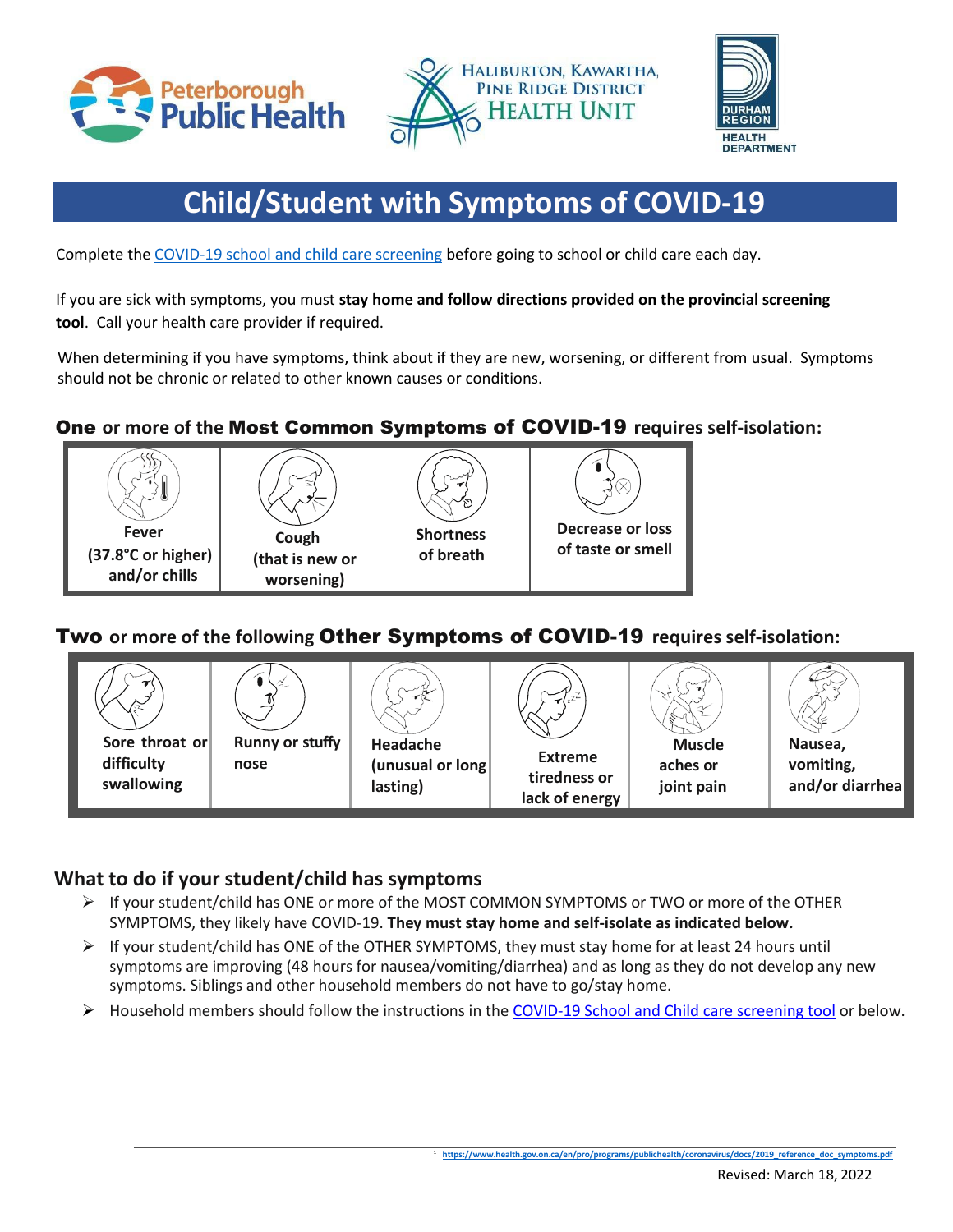| 11 years old or younger<br><b>OR</b><br><b>Fully vaccinated</b>                                                                                                                                                                       |                                                                                                                                                                                                                                                                                                                                                                                                                                                                                                                       |             |           |              |     |     | 12 years old or older and partially<br>vaccinated or unvaccinated OR<br>immune compromised                                                                                                                                                 |            |                            |     |              |     |     |  |
|---------------------------------------------------------------------------------------------------------------------------------------------------------------------------------------------------------------------------------------|-----------------------------------------------------------------------------------------------------------------------------------------------------------------------------------------------------------------------------------------------------------------------------------------------------------------------------------------------------------------------------------------------------------------------------------------------------------------------------------------------------------------------|-------------|-----------|--------------|-----|-----|--------------------------------------------------------------------------------------------------------------------------------------------------------------------------------------------------------------------------------------------|------------|----------------------------|-----|--------------|-----|-----|--|
| They must isolate for 5 days from when symptoms<br>started and stay in isolation until their symptoms<br>have been improving for 24 hours (or 48 hours after<br>nausea, vomiting and/ or diarrhea symptoms),<br>whichever is longest. |                                                                                                                                                                                                                                                                                                                                                                                                                                                                                                                       |             |           |              |     |     | They must isolate for 10 days from when the<br>symptoms started and stay in isolation until their<br>symptoms have been improving for 24 hours (or 48<br>hours after nausea, vomiting and/ or diarrhea<br>symptoms), whichever is longest. |            |                            |     |              |     |     |  |
| <b>Sun</b>                                                                                                                                                                                                                            | Mon                                                                                                                                                                                                                                                                                                                                                                                                                                                                                                                   | <b>Tues</b> | Wed       | <b>Thurs</b> | Fri | Sat | <b>Sun</b>                                                                                                                                                                                                                                 | <b>Mon</b> | <b>Tues</b>                | Wed | <b>Thurs</b> | Fri | Sat |  |
| $\mathbf{1}$                                                                                                                                                                                                                          | 2                                                                                                                                                                                                                                                                                                                                                                                                                                                                                                                     | 3           | 4         | 5            |     |     | $\mathbf{1}$                                                                                                                                                                                                                               | 2          |                            |     | 5            |     |     |  |
| 8                                                                                                                                                                                                                                     |                                                                                                                                                                                                                                                                                                                                                                                                                                                                                                                       | 10          | <b>11</b> | 12<br>1:1    | 13  | 14  | 8                                                                                                                                                                                                                                          |            | 10                         | 11  | 12           | 13  |     |  |
| 15                                                                                                                                                                                                                                    | 16                                                                                                                                                                                                                                                                                                                                                                                                                                                                                                                    | 17          | 18        | 19           | 20  | 21  | 15                                                                                                                                                                                                                                         | 16         | 17<br>88<br>m <sub>l</sub> | 18  | 19           | 20  | 21  |  |
| Legend<br>Symptoms start, self-isolate<br>Return to childcare/ school if<br>Self-isolate at home, except for ,<br>饂<br>immediately<br>feeling well<br>emergency medical care                                                          |                                                                                                                                                                                                                                                                                                                                                                                                                                                                                                                       |             |           |              |     |     |                                                                                                                                                                                                                                            |            |                            |     |              |     |     |  |
|                                                                                                                                                                                                                                       | If your isolation period is 5 days, from days 6 to 10 after testing positive or developing symptoms, your student/child must:<br>wear a mask in public places, including school and child care, and avoid activities where mask removal would be necessary<br>(e.g. high-contact sports, playing a musical instrument, or dining out)<br>do not visit any highest-risk settings (such as long-term care or retirement homes) or people who may be at higher risk of<br>illness (such as seniors or immunocompromised) |             |           |              |     |     |                                                                                                                                                                                                                                            |            |                            |     |              |     |     |  |

#### **What household members need to do:**



Household members with no symptoms are required to isolate for as long as the person with symptoms is isolating, **unless they are**:

- 17 or younger and fully vaccinated
- 18 and older and have their COVID-19 booster; or
- tested positive for COVID-19 in the last 90 days and completed their isolation period

If household members are not required to isolate, or if their isolation has ended after 5 days, they are still required to **self-monitor for 10 days\*** following last exposure to the person with symptoms.

# **Close Contacts<sup>1</sup>**

Tell your child's close contacts that they may have been exposed to COVID-19 and give them the link to [www.ontario.ca/exposed.](https://www.ontario.ca/exposed.) If you are a close contact, **self-monitor for 10 days\*** following last exposure to the person with symptoms.

 $1$ Close contacts include those who had contact with your child within the 48 hours before symptoms began and until they started self-isolating, AND were within 2 metres for a total of at least 15 minutes without masking, distancing and/or use of personal protective equipment.